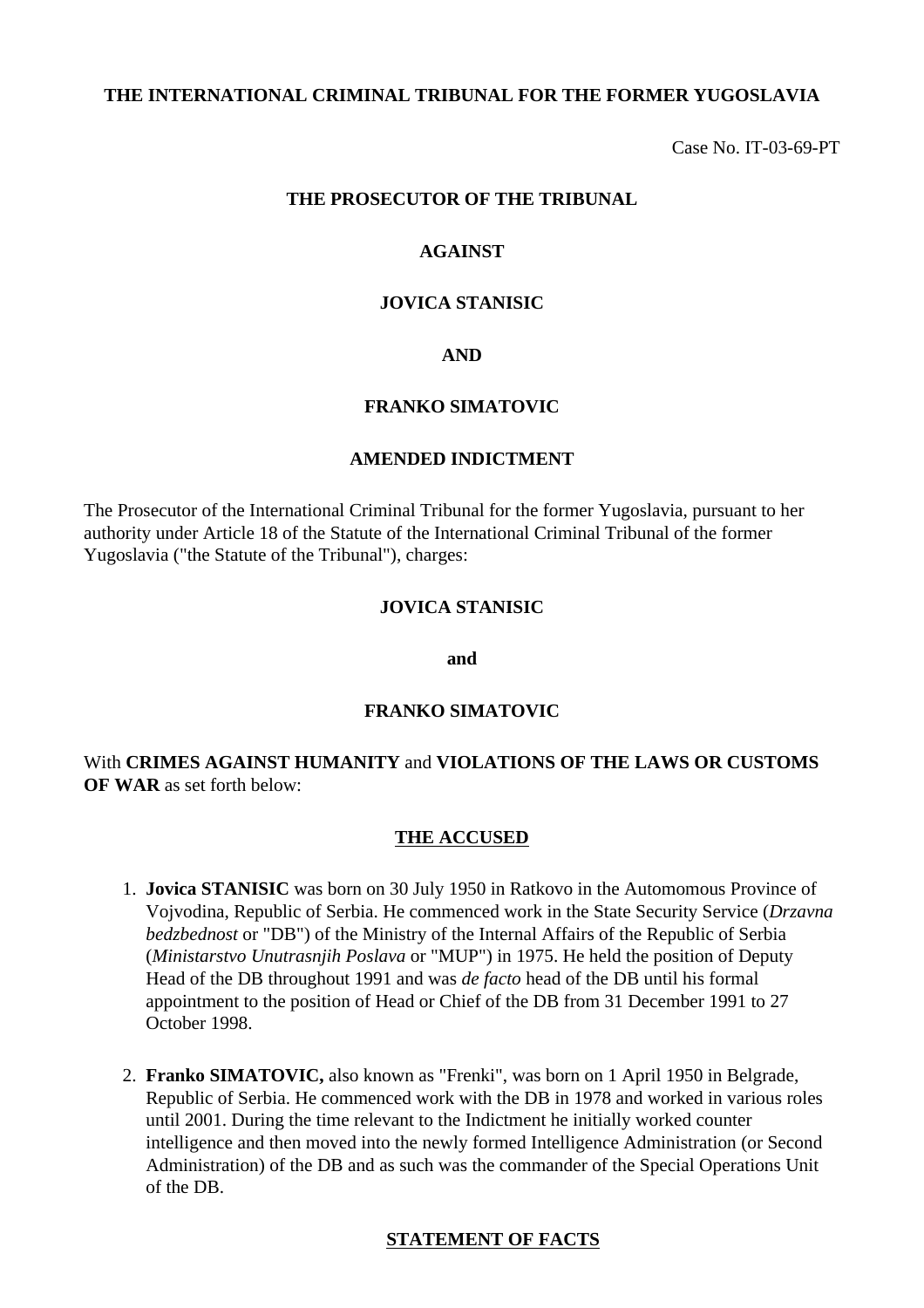- 3. From no later than May 1991, and at other times during the period relevant to this Indictment, secret units which were not legally authorised were established by or with the assistance of the Serbian DB for the purpose of undertaking special military actions in the Republic of Croatia (hereinafter "Croatia") and Bosnia and Hercegovina (hereinafter "BiH"). These units (hereinafter referred to as "special units of the Republic of Serbia DB") included, but were not limited to, groups known by the following names: Red Berets, Arkan's Tigers also known as Arkan's Men or Arkanovci, "Martic's Police", Militia of the so-called Serbian Autonomous District *Srpska autnomna oblast* (hereinafter "SAO") of Slavonia, Baranja and Western Srijem/Srem (hereinafter "SBWS"), JSO (*Jedinice specijalne operacije*) and JATD (*Jedinice za antiteroristicka dejstva*).
- 4. In or about April 1991, **Franko SIMATOVIC**, under the authority of **Jovica STANISIC,**  helped to establish a training centre in Golubic, near Knin in the SAO Krajina, where armed units were trained. Additional training centres were subsequently established and financed by the Republic of Serbia DB. Volunteers and conscripts trained at these centres were deployed to special units of the Republic of Serbia DB or were deployed to locations in Croatia where they were subordinated to the Territorial Defence (hereinafter "TO") including the TO of the so-called SAO SBWS, "Martic's Police," also known as the "Marticevci," the "SAO Krajina Police" or "SAO Krajina Milicija" (hereinafter "Martic's Police"), the TO or to locations in BiH where they were subordinated to the Bosnian Serb Army or *Vojska Republike Srpske* (hereinafter "VRS"), TO or local SDS units.
- 5. **Franko SIMATOVIC** had responsibility for these special units of the Republic of Serbia DB and directed their involvement in particular operations in Croatia and BiH.
- 6. From April 1991 through to the end of 1991, Serb forces in Croatia, including forces of the TO and Martic's Police, which were directed, organised, trained, supplied, armed, and financed in part through **Jovica STANISIC** and **Franko SIMATOVIC**, along with Yugoslav People's Army (hereinafter "JNA") and paramilitary forces, attacked and took control of towns and villages in the SAO Krajina and the SAO SBWS.
- 7. From March 1992 and continuing through 1995, special units of the Republic of Serbia DB, organised, trained and financed in part through **Jovica STANISIC** and **Franko SIMATOVIC**, along with Serb forces in BiH, attacked and took control of towns and villages in the municipalities of Bijeljina, Bosanski Samac, Doboj, Mrkonjic Grad, Sanski Most and Zvornik.

# **INDIVIDUAL CRIMINAL RESPONSIBILITY**

## Article 7(1) of the Statute of the Tribunal

8. **Jovica STANISIC** and **Franko SIMATOVIC** are individually criminally responsible for the crimes referred to in Articles 3 and 5 of the Statute of the Tribunal as described in this Indictment, which they planned, ordered, committed or in whose planning, preparation or execution they otherwise aided and abetted. By using the word "committed" in this Indictment, the Prosecutor does not allege that the accused physically committed any of the crimes charged personally. "Committed" in this Indictment includes participation in a joint criminal enterprise.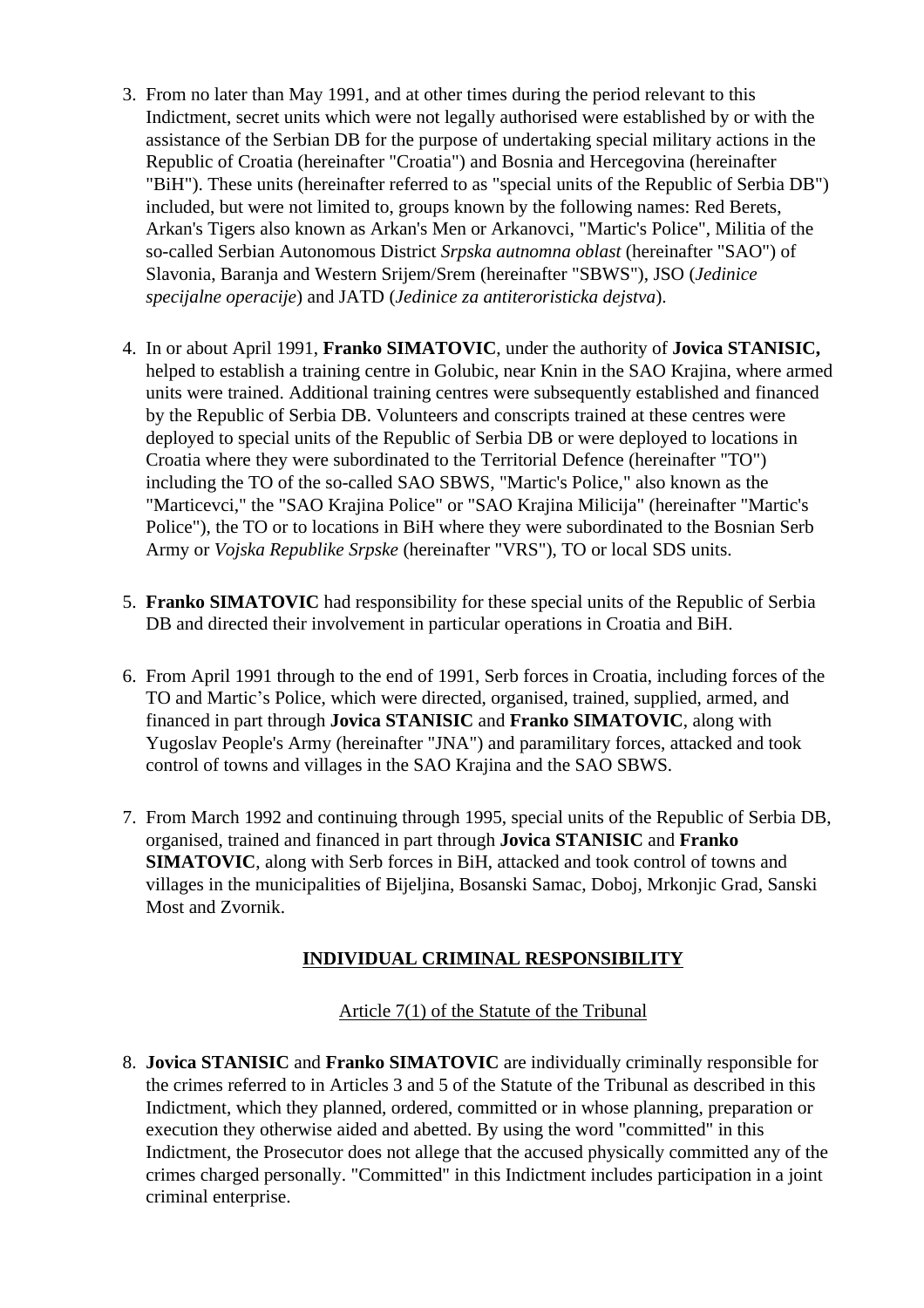- 9. The objective of this joint criminal enterprise was the forcible and permanent removal of the majority of non-Serbs, principally Croats, Bosnian Muslims and Bosnian Croats, from large areas of Croatia and BiH, through the commission of the crimes of Persecutions, Murder, Deportations and Inhumane Acts (Forcible Transfers). **Jovica STANISIC** and **Franko SIMATOVIC** participated in the joint criminal enterprise as co-perpetrators or as aiders and abettors, in the ways set out below.
- 10. The crimes charged in this Indictment were within the joint criminal enterprise and **Jovica STANISIC** and **Franko SIMATOVIC** held the state of mind necessary for the commission of each of these crimes, that is: Count 1, Persecutions, the intent to violate basic and fundamental rights of Croats, Bosnian Muslims, Bosnian Croats, and other non-Serbs on the basis of religion, race or political beliefs; Counts 2 and 3, Murder, the intent to kill or inflict serious injury in reckless disregard of human life; Counts 4 and 5, Deportations and Inhumane Acts (Forcible Transfers), the knowing and intentional participation in expulsion or coercive conduct to forcibly deport or transfer one or more persons to another State or location without grounds permitted by international law and/or wilful intention to force persons to leave their territory without grounds permitted by international law. Alternatively, the crimes charged in this Indictment were natural and foreseeable consequences of the execution of the object of the joint criminal enterprise. **Jovica STANISIC** and **Franko SIMATOVIC** were aware that such crimes were the possible outcome of the execution of the joint criminal enterprise.
- 11. The joint criminal enterprise was in existence no later than 1 August 1991 and continued until at least 31 December 1995.
- 12. Numerous individuals participated in this joint criminal enterprise. Each participant, by acts or omissions, contributed to achieving the objective of the enterprise. Individuals who participated in this joint criminal enterprise, thereby significantly furthering the objective of the enterprise, included the accused **Jovica STANISIC** and **Franko SIMATOVIC; Slobodan MILOSEVIC; Veljko KADIJEVIC; Blagoje ADZIC; Ratko MLADIC; Radmilo BOGDANOVIC; Radovan STOJICIC,** also known as "Badza"; **Mihalj KERTES; Milan MARTIC; Radovan KARADZIC; Biljana PLAVSIC; Zeljko RAZNATOVIC**, also known as "Arkan"; **Vojislav SESELJ;** and other members of the JNA, later the Army of the Federal Republic of Yugoslavia (hereinafter "VJ"), the VRS and the army of the Republic of Serbian Krajina (hereinafter "VRSK"); the Serb TO of Croatia, BiH, Serbia and Montenegro; local police forces and Serbian MUP, including the DB of Serbia and Martic's Police; and members of Serbian, Montenegrin and Bosnian Serb paramilitary forces units.
- 13. **Jovica STANISIC** and **Franko SIMATOVIC,** acting individually and/or in concert with other members of the joint criminal enterprise participated in the joint criminal enterprise in the following ways:

They participated in the formation, financing, supply and support of special units of the Republic of Serbia DB;

They directed members and agents of the DB who participated in the perpatration of the crimes in this Indictment;

They provided arms, funds, training, logistical support and other substantial assistance or support to special units of the Republic of Serbia DB that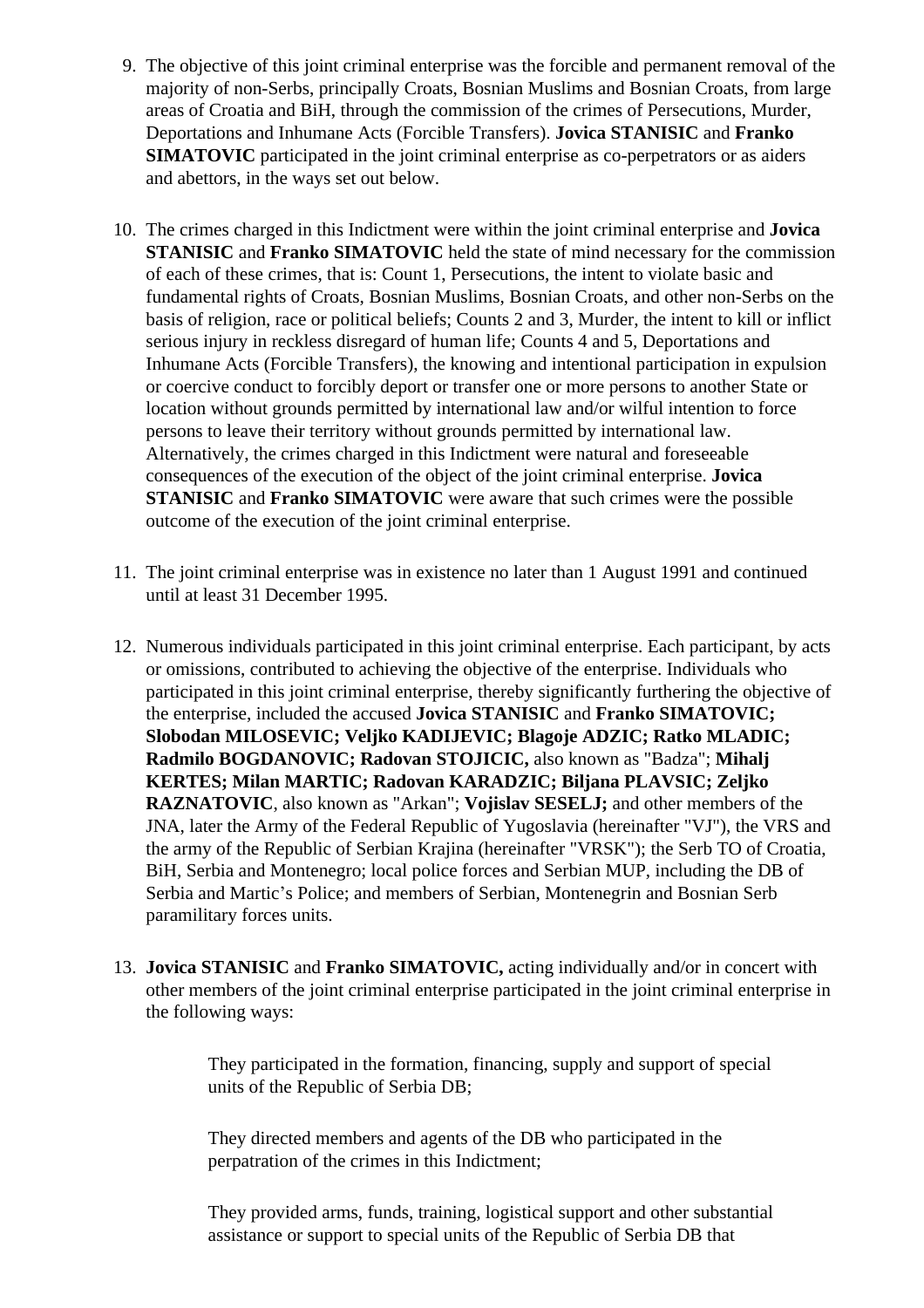were involved in the commission of crimes in Croatia and BiH between 1 August 1991 and 31 December 1995.

14. **Jovica STANISIC** and **Franko SIMATOVIC** knowingly and willfully participated in the joint criminal enterprise, while being aware of the foreseeable consequences of this enterprise. On this basis they bear individual criminal responsibility for these crimes under Article 7(1) of the Statute of the Tribunal, in addition to their responsibility under Article 7 (1) for having planned, ordered or otherwise aided and abetted in the planning, preparation and execution of these crimes.

# **GENERAL LEGAL ALLEGATIONS**

- 15. All acts and omissions alleged in this Indictment occurred on the territory of the former Yugoslavia.
- 16. At all times relevant to this Indictment, a state of armed conflict existed in Croatia and BiH.
- 17. At all times relevant to this Indictment, **Jovica STANISIC** and **Franko SIMATOVIC** were required to abide by the laws and customs governing the conduct of armed conflicts, including the Geneva Conventions of 1949 and the Additional Protocols thereto.
- 18. All acts and omissions charged in this Indictment as crimes against humanity were part of widespread or systematic attacks directed against the Croats, Bosnian Muslims, Bosnian Croats and other non-Serb civilian populations within large areas of Croatia and BiH.

## **THE CHARGES**

### **COUNT 1 PERSECUTIONS**

- 19. From on or about 1 April 1991 until 31 December 1995, **Jovica STANISIC** and **Franko SIMATOVIC**, acting alone or in concert with members of the joint criminal enterprise, planned, ordered, committed or otherwise aided and abetted the planning, preparation or execution of persecutions of Croats, Bosnian Muslims and Bosnian Croats and other non-Serbs within the SAO Krajina, SAO SBWS and the BiH municipalities of Bijeljina, Bosanski Samac, Doboj, Mrkonjic Grad, Sanski Most and Zvornik.
- 20. Throughout this period, Serb forces comprised of special units of the Republic of Serbia DB, acting alone or in conjunction with other Serb forces including: Serbian MUP; the JNA, later divided into the VJ, VRS and VRSK; local TO units; Republika Srpska police forces; and other paramilitary units took control of towns and villages in these territories. After take-over, Serb forces, in co-ordination with local Serb authorities, established a regime of persecutions designed to drive the Croats, Bosnian Muslims, Bosnian Croats and other non-Serbs from these territories.
- 21. These persecutions were committed on the discriminatory grounds of political affiliation, race or religion and included:
	- a. The murder of Croats, Bosnian Muslims, Bosnian Croats and other non-Serb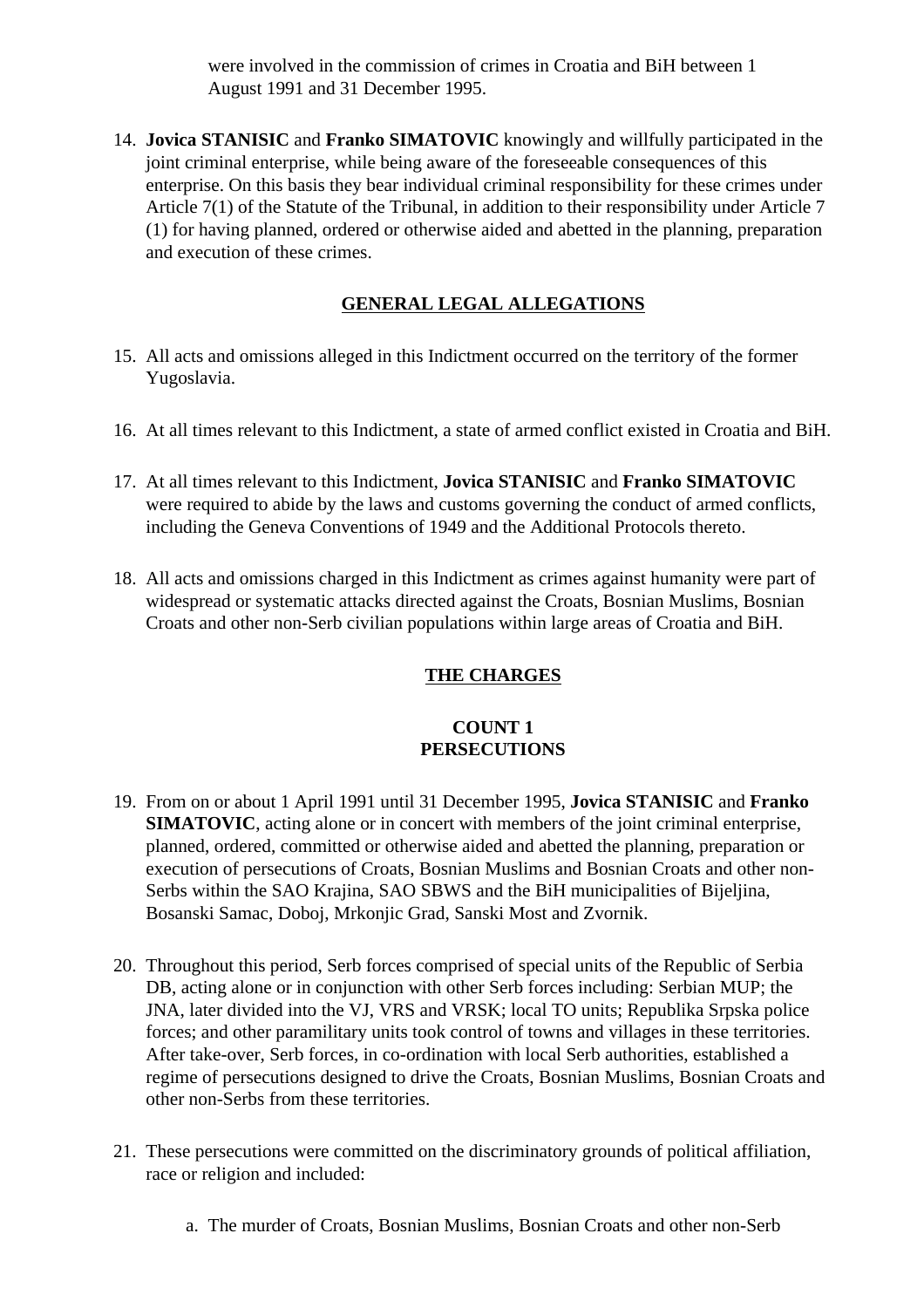civilians, as described in paragraphs 23 to 58 of this Indictment.

- b. The forcible transfer and deportation of Croats, Bosnian Muslims, Bosnian Croats and other non-Serb civilians, as described in paragraphs 59 to 60 in this Indictment.
- 22. By these acts and omissions, **Jovica STANISIC** and **Franko SIMATOVIC** acting alone or in concert with members of the joint criminal enterprise, planned, ordered, committed or otherwise aided and abetted the planning, preparation or execution of:

**COUNT 1**: **PERSECUTIONS ON POLITICAL RACIAL OR RELIGIOUS GROUNDS**, a **CRIME AGAINST HUMANITY**, punishable under Articles 5(h) and 7(1) of the Statute of the Tribunal.

# **COUNTS 2 and 3 MURDER**

23. From on or about May 1991 until 31 December 1995, **Jovica STANISIC** and **Franko SIMATOVIC** acting alone or in concert with other members of the joint criminal enterprise planned, ordered, committed or otherwise aided and abetted the planning, preparation or execution of the murder and wilful killing of non-Serbs, principally Croats, Bosnian Muslims and Bosnian Croats. The murder and wilful killing were effected by the killing of Croats, Bosnian Muslims, Bosnian Croats and other non-Serbs in their towns and villages during and after the take-over of the SAO Krajina, SAO SBWS and territories in BiH in the municipalities of Bijeljina, Bosanski Samac, Doboj, Mrkonjic Grad, Sanski Most and Zvornik.

## SAO KRAJINA

- 24. From on or about 7 October 1991, members of Martic's Police and other Serb forces, in particular the JNA and members of the local Serb TO, were in control of the area of Hrvastka Kostajnica. Most of the Croat civilians fled their homes during the September 1991 attack. Approximately 120 Croat citizens, mostly women, elderly or the infirm remained in the villages of Dubica, Cerovljani and Bacin. On the morning of 20 October 1991, members of Martic's Police and other Serb forces rounded up fifty-three civilians in Dubica and detained them in the village fire station. Over the course of the day and night ten of these civilians were released because they were Serbs or had connections with Serbs. On 21 October 1991, members of Martic's Police and the other Serb forces described above took the remaining forty-three detained Croats to a location near the village of Bacin. Members of Martic's Police and other Serb forces also brought at least thirteen additional non-Serb civilians from Bacin and Cerovljani to this location. All fifty-six non-Serb civilians were executed in this location. At approximately the same time the members of Martic's Police and the other Serb forces described above took away an additional thirty civilians from Bacin and twenty-four from the villages of Dubica and Cerovljani to an unknown location where the civilians were killed.
- 25. From early August 1991 until 12 November 1991, the Croat villages of Saborsko, Poljanak and Lipovaca were attacked by members of Martic's Police and other Serb forces, in particular the JNA and members of the local Serb TO. These attacking forces killed all remaining non-Serb inhabitants of the villages they found as they entered the villages.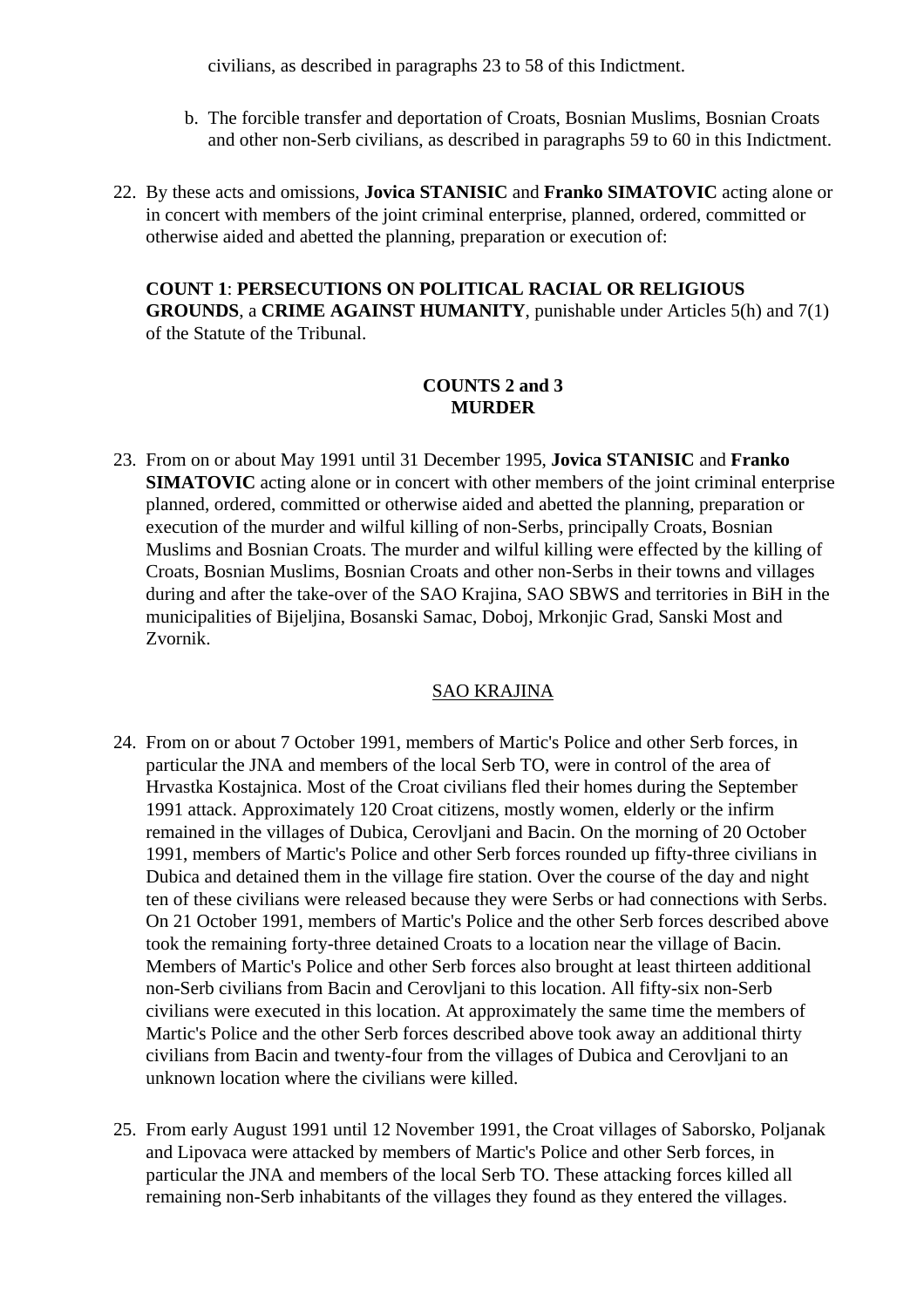- 26. On 28 October 1991, local TO units entered Lipovaca and killed eight civilians.
- 27. On 7 November 1991, JNA and TO units, in particular a special JNA unit from Nis, entered the hamlet of Vukovici near Poljanak and killed nine civilians.
- 28. On 12 November 1991, members of Martic's Police and other Serb forces, in particular JNA and TO units, entered the village of Saborsko where they killed at least twenty Croat civilians and razed the village to the ground.
- 29. In November 1991, members of Martic's Police and other Serb forces, in particular JNA and TO units, attacked the village of Skabrnja, near Zadar. On 18 November 1991, members of Martic's Police and other Serb forces moved from house to house in Skarbrnja and killed at least thirty-eight non-Serb civilians in their homes or in the streets.
- 30. On 19 November 1991, Serb forces attacked Nadin, a neighbour village to Skabrnja described above, and killed seven non-Serb civilians.
- 31. Between 18 November 1991 and February 1992, all remaining Croat civilians in Skabrnja died. Serb forces killed twenty-six of the remaining elderly and infirm Croat civilians.
- 32. On 21 December 1991, members of Martic's Police and other Serb forces entered the village of Bruska and the hamlet of Marinovic where they killed ten civilians, including nine Croats.

## VUKOVAR HOSPITAL

33. On or about 20 November 1991, Serb forces, including the JNA and the TO SBWS removed approximately two hundred and fifty-five Croats and other non-Serbs from Vukovar Hospital in the aftermath of the Serb take-over of the city. The victims were transported to the JNA barracks and then to the Ovcara farm located about 5 kilometers south of Vukovar. There, members of the Serb forces beat and tortured the victims for hours. During the evening of 20 November 1991, the soldiers transported the victims in groups of 10-20 to a remote execution site between the Ovcara farm and Grabovo, where they shot and killed them. Their bodies were buried in a mass grave.

## SAO SBWS

- 34. In September and October 1991, Serb TO forces and Militia of the SAO SBWS arrested Croat civilians and kept them in a detention facility in the police building in Dalj. On 21 September 1991, Goran Hadzic and Zeljko Raznatovic visited the detention facility and ordered the release of two of the detainees. Members of the TO of the SAO SBWS led by Zeljko Raznatovic, shot eleven detainees and buried their bodies in a mass grave in the village of Celije.
- 35. On 4 October 1991, members of the TO of the SAO SBWS led by Zeljko Raznatovic entered the detention facility in the police building in Dalj and shot twenty-eight Croat civilian detainees. The bodies of the victims were then taken from the building and dumped into the nearby Danube River.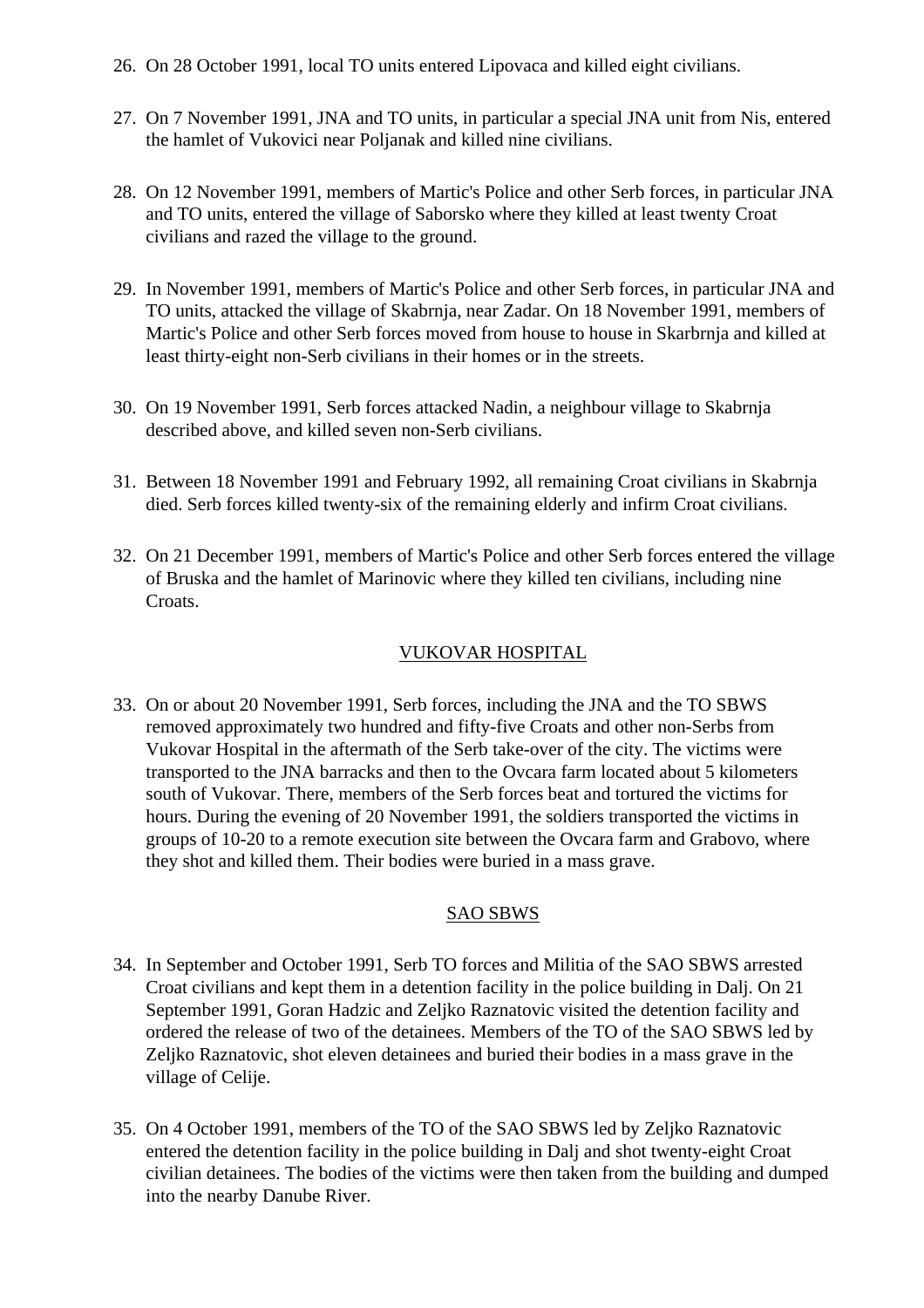- 36. On 9 November 1991, members of the TO of the SAO SBWS led by Zeljko Raznatovic and members of the Militia of the SAO SBWS arrested ethnic Hungarian and Croat civilians in Erdut, Dalj Planina, and Erdut Planina and took them to the training centre of the TO in Erdut where twelve of them were shot dead the following day. Several days after 9 November 1991, members of the Serb National Security (hereinafter "SNB") of the SAO SBWS in co-operation with several members of Arkan's Tigers arrested and executed three civilians, two of them family members of the original Hungarian victims who had inquired about the fate of their relatives. The bodies of eight of the initial twelve victims were buried in the village of Celija and one victim was buried in Daljski Atar. The bodies of the three additional victims were thrown into a well in Borovo. On 3 June 1992, members of the SNB, in co-operation with members of "Arkan's Tigers", arrested Marija Senasi (born 1937), a female family member of the original Hungarian victims who had continued to make inquiries about the fate of her relatives. This woman was subsequently murdered and her body was thrown into an abandoned well in Dalj Planina.
- 37. On 11 November 1991, members of the TO of SAO SBWS, under the command of Zeljko Raznatovic arrested seven non-Serb civilians in the village of Klisa. Two of the detainees who had Serb relatives were released. The remaining five civilians were taken to the TO training centre in Erdut. After their interrogation, the victims were killed and buried in a mass grave in the village of Celije.
- 38. Between 18 and 20 November 1991, after the termination of the military operations in and around Vukovar, the JNA deported thousands of Croat and other non-Serb inhabitants to the territory of the Republic of Serbia. Following a request of Goran Hadzic to retain those non-Serbs who were suspected of participation in the military operations, the JNA transported a large number of inhabitants of Vukovar to the detention facilities in Dalj on or around 20 November 1991. There, Serb TO members selected those suspected of participating in the defence of Vukovar. The selected detainees were interrogated, beaten and tortured. At least thirty-four of these detainees were executed.
- 39. On 10 December 1991, members of the TO of the SAO SBWS led by Zeljko Raznatovic and members of the Militia of the SAO SBWS arrested five non-Serb villagers from Erdut. The victims were taken to the TO training centre in Erdut and subsequently killed. The bodies of three of the victims were later disposed of in a well in Daljski Atar.
- 40. From 22 December 1991 to 25 December 1991, members of the TO of the SAO SBWS led by Zeljko Raznatovic, and members of the Militia of the SAO SBWS arrested seven ethnic Hungarian and Croat civilians in Erdut and took them to the TO training centre in Erdut. On 26 December 1991, they were shot and killed. The bodies of six of the victims were buried in Daljski Atar.
- 41. On 21 February 1992, members of the TO of the SAO SBWS led by Zeljko Raznatovic and members of the Militia of the SAO SBWS arrested four non-Serb civilians in Erdut. All of the victims were interrogated in the Territorial Defence training centre in Erdut and then killed. The bodies of the victims were buried in a mass grave in Daljski Atar.

## BIJELJINA

42. On or about 31 March 1992, acting at the request of local Serb leaders in Bijeljina Zeljko Raznatovic, members of Arkan's Tigers, other Serb forces and special units of the Serbia DB, attacked and took control of the town of Bijeljina.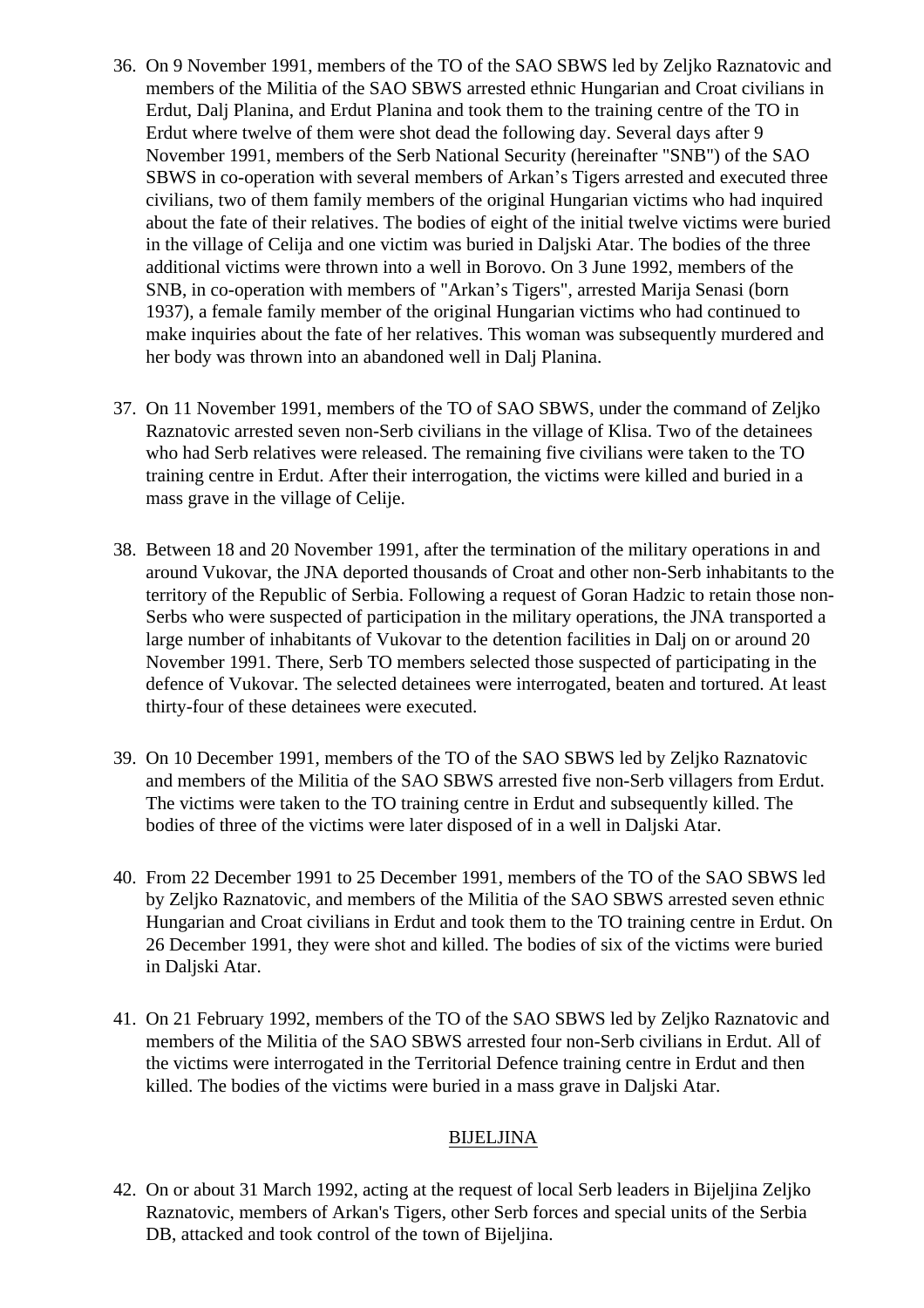43. In the early days of April 1992, members of Arkan's Tigers and the other special units of the Serbia DB terrorised the civilian population by killing non-Serb civilians.

# BOSANSKI SAMAC

- 44. On or about 11 April 1992, special units of the Republic of Serbia DB arrived in Bosanski Samac from the Republic of Serbia at the request of local Bosnian Serb leaders. These special units of the Republic of Serbia DB included Dragan Dordjevic, also known as "Crni" and Srecko Radovanovic, also known as "Debeli", and Slobodan Miljkovic, also known as "Lugar".
- 45. On 17 April 1992, Serb forces, including the special units of the Republic of Serbia DB and local forces who had been trained by members of the special units of the Republic of Serbia DB, attacked and took control over the town of Bosanki Samac.
- 46. Beginning with the attack of Bosanski Samac on 17 April 1992, Serb forces, including special units of the Republic of Serbia DB, detained non-Serb civilians at or near the Bosanski Samac police headquarters (hereinafter SUP) and TO buildings. On several occasions from 17 April 1992 and 31 July 1992 members of the special units of the Republic of Serbia DB beat the non-Serb detainees.
- 47. On or about 27 April 1992 Slobodan Miljkovic beat several detainees held in the TO building and killed Anto Brandic, also known as "Dikan" by beating him repeatedly with a wooden club and then shooting him.
- 48. On or about 6 May 1992, approximately 50 Bosnian Croat and Bosnian Muslim detainees who had been detained at the Bosanski Samac TO building were moved by the Serb authorities to an agricultural building in the nearby village of Crkvina (hereinafter referred to as "Crkvina"). On or about 7 May 1992, Slobodan Miljkovic and Dragan Dordjevic with other members of the special units of the Republic of Serbia DB went to Crkvina. They beat the non-Serb detainees and shot and killed at least sixteen of the non-Serb civilian detainees.

## DOBOJ

- 49. Special units of the Republic of Serbia DB established a training centre for local Serb forces at Mt. Ozren in the municipality of Doboj in early 1992.
- 50. On or about the night of 2 May 1992, the take-over of Doboj began when Serb forces, including special units of the Republic of Serbia DB, attacked and took control of the undefended town. Over the next few weeks Serb forces attacked different towns and villages in the municipality.
- 51. Beginning with the attack Serb forces on the night of 2 May 1992, Serb forces, including special units of the Republic of Serbia DB, detained non-Serb civilians in several locations in Doboj. Members of the special units of the Republic of Serbia DB entered these facilities and killed detainees.
- 52. On or about July 12, 1992, Serb forces, including special units of the Republic of Serbia DB, used non-Serb detainees as human shields and approximately twenty-seven civilians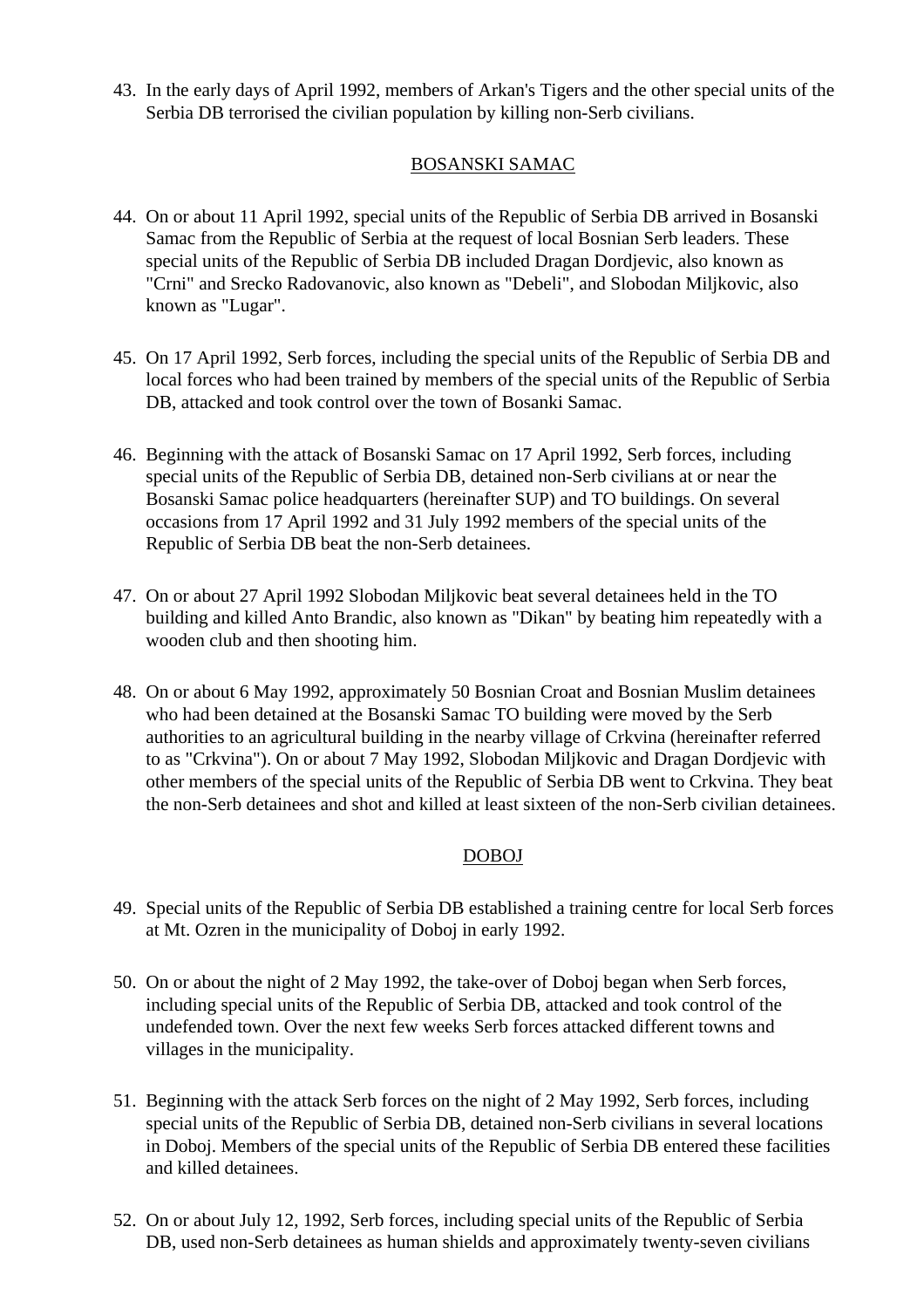were killed.

# MRKONJIC GRAD

53. On or about 4 October 1995, while in the municipality of Mrkonjic Grad, Zeljko Raznatovic shot and killed a non-Serb detainee.

## SANSKI MOST

- 54. In September 1995, Zeljko Raznatovic and members of Arkan's Tigers, arrived in Sanski Most at the request of local Bosnian Serb leaders.
- 55. On or about 20 September 1995, members of Arkan's Tigers took twelve non-Serb men from various locations in Sanski Most and transported them in a truck to a site approximately five kilometres from Sanski Most, in the village of Trnova. At this location eleven of the men were executed and the twelfth man was shot and seriously wounded.
- 56. On or about 21 September 1995, a group of non-Serb civilians were forcibly taken to Sasina. In Sasina, the non-Serb civilians were removed from the vehicles at the western base of the hill near the village church. At this spot, members of Arkan's Tigers shot the group, killing approximately sixty-five non-Serb detainees.

# ZVORNIK

- 57. On or about 8 April 1992, Serb forces, including Zeljko Raznatovic, members of Arkan's Tigers and other special units of the Serbia DB, attacked and took control of Zvornik. During this attack approximately 20 non-Serb civilians were killed in Zvornik.
- 58. By these acts and omissions, **Jovica STANISIC** and **Franko SIMATOVIC** acting alone or in concert with members of the joint criminal enterprise, planned, ordered, committed or otherwise aided and abetted the planning, preparation or execution of:

**COUNT 2: MURDER, a CRIME AGAINST HUMANITY**, punishable under Articles 5 (a) and 7(1) of the Statute of the Tribunal.

**COUNT 3: MURDER, a VIOLATION OF THE LAWS OR CUSTOMS OF WAR**, as recognised by Common Article 3(1)(a) of the Geneva Conventions of 1949, punishable under Articles 3 and 7(1) of the Statute of the Tribunal.

# **COUNTS 4 AND 5 DEPORTATION AND INHUMANE ACTS (FORCIBLE TRANSFERS)**

59. From on or about May 1991 until 31 December 1995 **Jovica STANISIC** and **Franko SIMATOVIC** acting alone or in concert with members of the joint criminal enterprise, planned, committed or otherwise aided and abetted the planning, preparation or execution of the unlawful forcible transfer or deportation of thousands of Croats, Bosnian Muslims, Bosnian Croats and other non-Serb civilians from their legal domiciles in the SAO Krajina, SAO SBWS and territories of BiH in the municipalities of Bijeljina, Bosanski Samac, Doboj, Mrkonjic Grad, Sanski Most and Zvornik to other countries or other areas outside